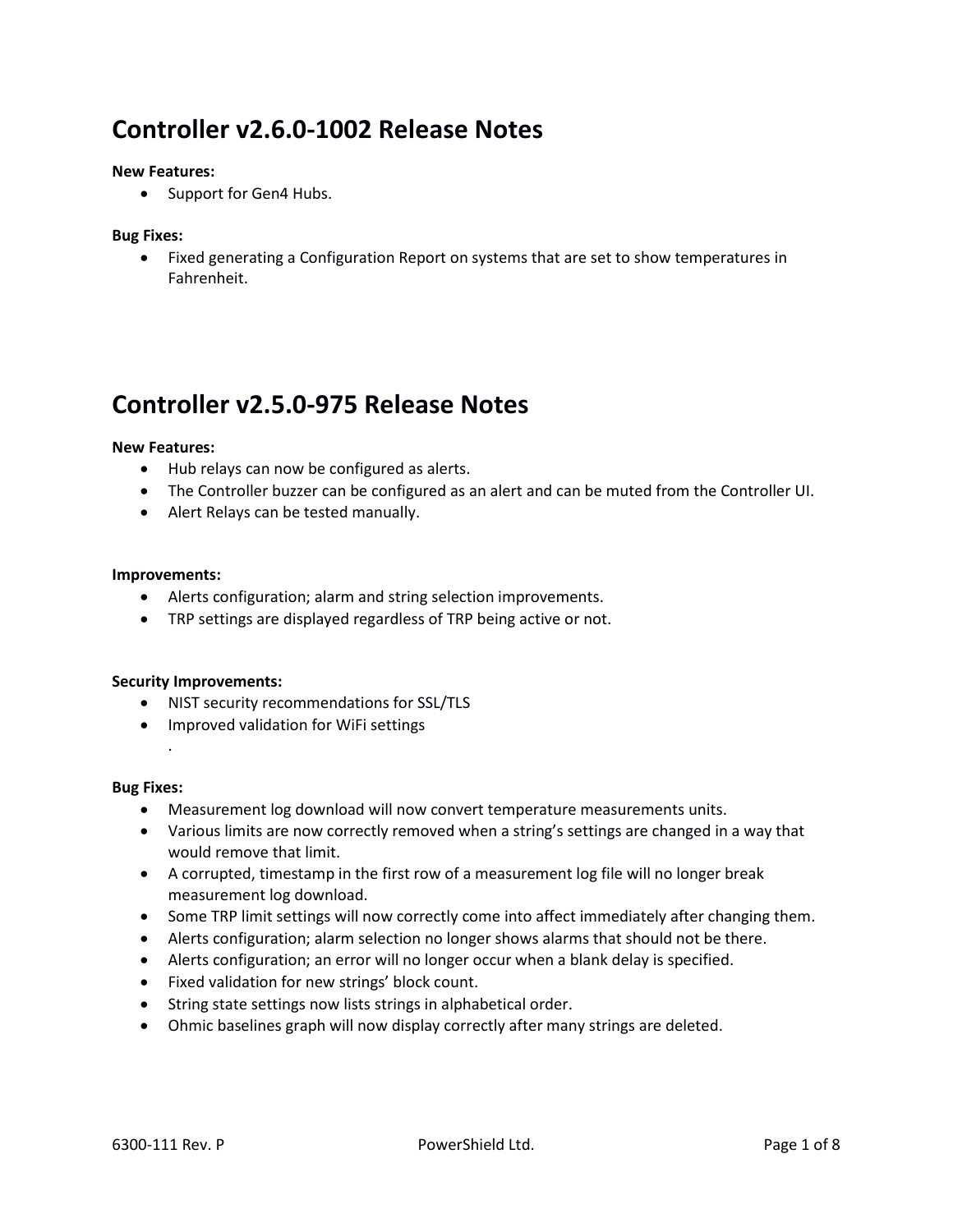# **Controller v2.4.1-10 Release Notes**

### **Security Improvements:**

• Upgrade Nginx to 1.20.1

# **Controller v2.4.0-918 Release Notes**

### **New Features (Not for general use):**

• Support for Dual CT Hubs.

### **Improvements:**

New strings default to having 1 ambient temperature.

#### **Bug Fixes:**

- "Restore Complete" event now correctly appears in the event log after restoring a backup.
- An active TRP signal relay no longer shows briefly as inactive when the page is loaded.
- Controller cloud client now better handles restoring of a backup from a different controller.
- System log download now correctly includes some system logs.

# **Controller v2.3.1-879 Release Notes**

New Features:

- New disk health measurement and system alarm.
- Restore a backup created by the Controller Service App.

Security Improvements:

- Improved validation for SNMP and NTP settings.
- Renewed shell access key.

Improvements:

- Added generic current transducer options.
- NiCad string voltage options updated.
- MX Controllers will repair file systems at startup.

Bug Fixes:

- User supplied limits when creating a string are no longer ignored.
- Unable to map NiCad strings.

# **Controller v2.3.0-841 Release Notes**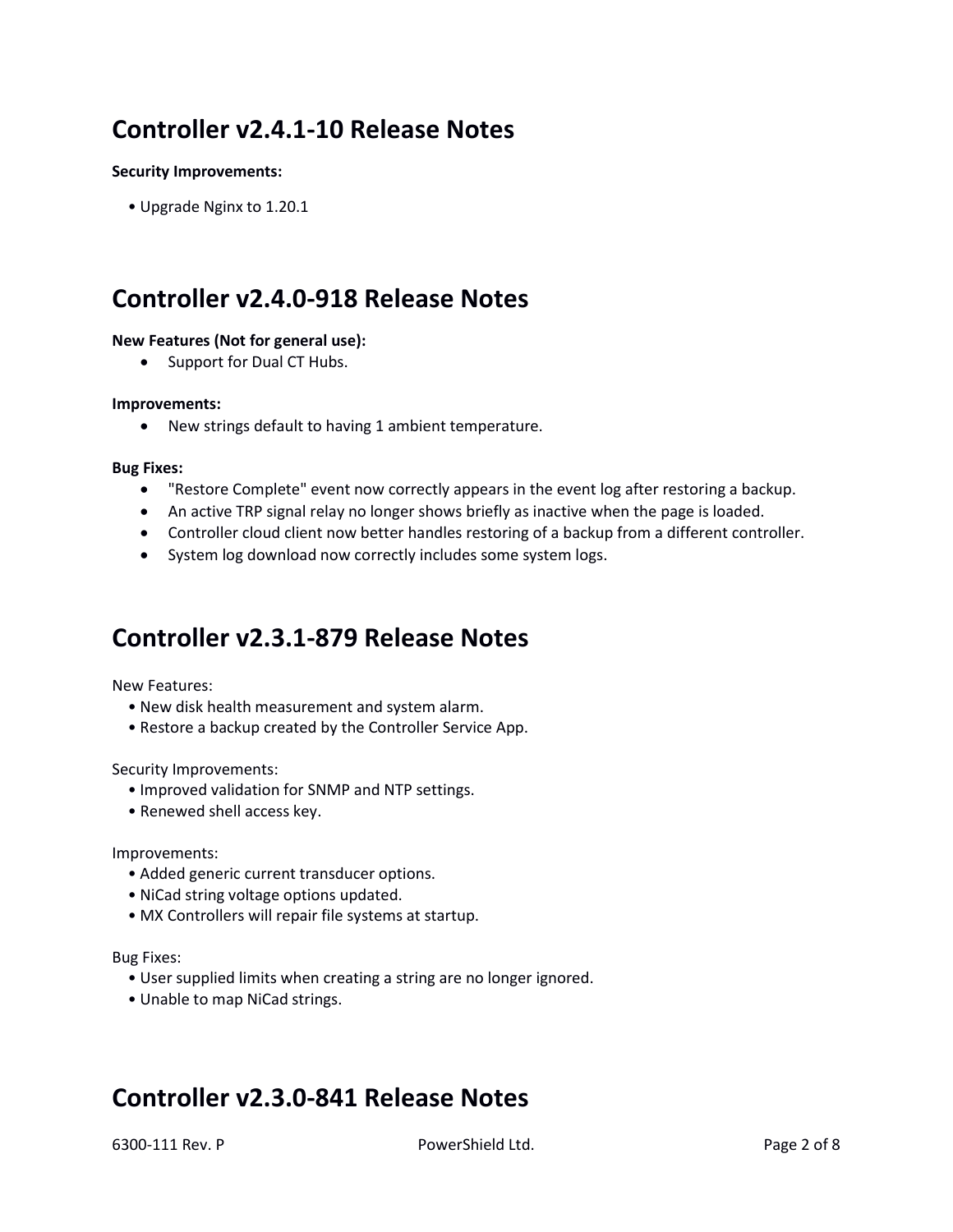### **Security Improvements:**

- Configuration changes via API requests require user to be logged in.
- Web UI jQuery library has been upgraded to v3.5.1

### **Improvements:**

- Diagnostic logging can be enabled from the *System Log Download* page and is off by default.
- Operating system logging has been reduced.
- String groups can be split up into individual strings.
- An event log message will be added when a Controller is restarted.

### **Bug Fixes:**

- Manufacturing date being off by a day in certain situations.
- Event log download will now match the filter used on screen.
- Extra alarms will no longer raise when restoring a backup or template.

# **Controller v2.2.0-797 Release Notes**

### **New Features:**

- PowerShield Cloud support via LAN or Cellular Modem
- WiFi support
- Create and review 'Key Limits' as part of string settings setup

### **Security Improvements:**

- Installer password must be a minimum of 6 characters long
- Recover screen on Service Port only
- Modbus is disabled by default (Note: a Controller upgraded from an earlier release will still have Modbus enabled)
- SNMP is disabled by default (Note: a Controller upgraded from an earlier release will still have SNMP enabled)
- HTTP options support removed
- HTTP cookies SHA-1 no longer used

### **Improvements:**

- String State logic changes to further reduce excessive Charge/Discharge recording for environments with significant current spikes, removing the need for String State Timings
- Ohmic measurements, including baselines can now be started for a string when another string is in progress
- ModbusTCP merge writes setting added
- ModbusTCP handles multiple queries in a single packet
- Controller's serial number and manufacturing date displayed on System page
- Controller can be restarted from the system page
- Voltage readings below 10v display to 3 decimal places
- Relay configuration added to configuration report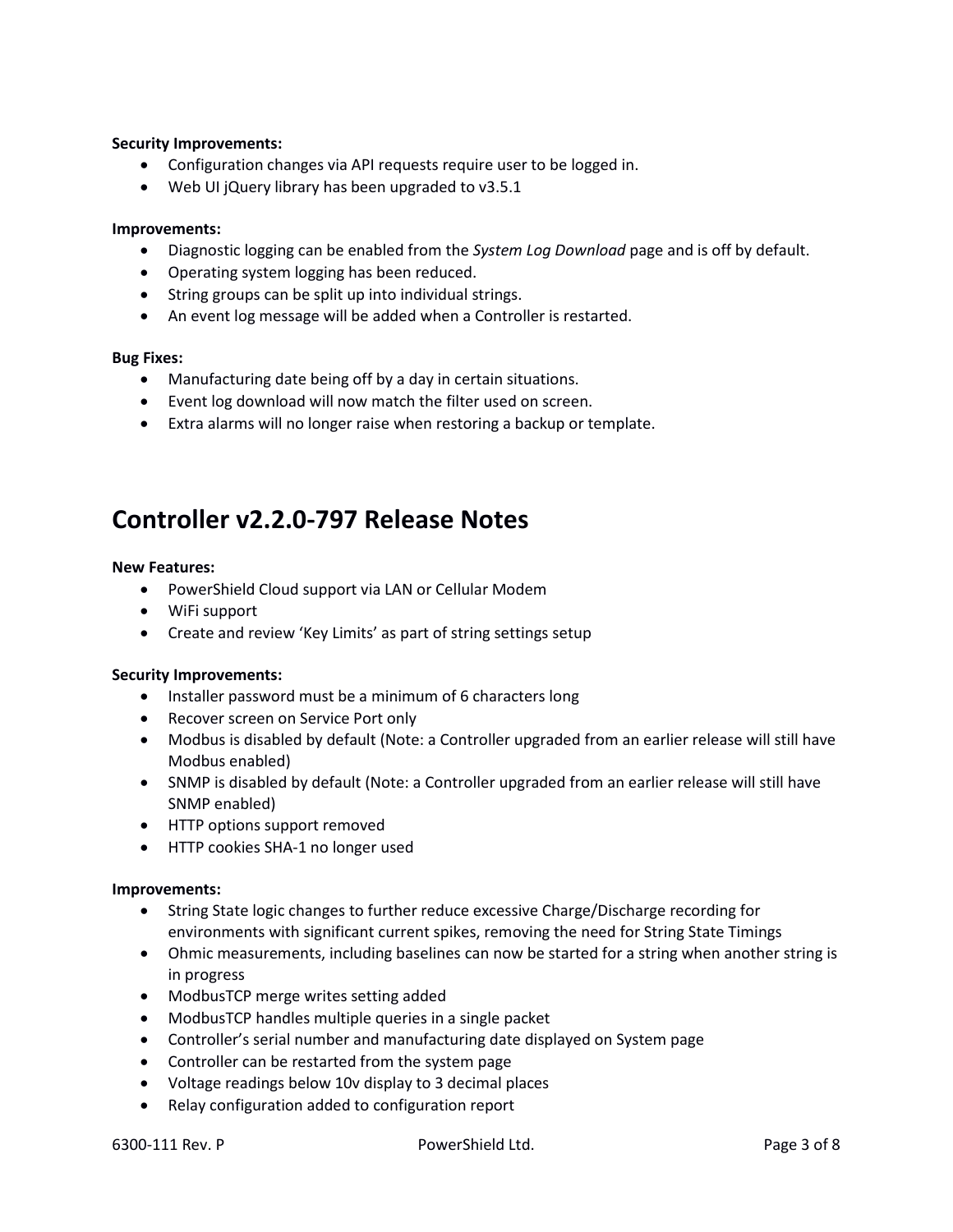- Charge/Discharge logging default parameters have changed (NOTE: This will change the parameters of controllers that have been left with default settings)
- Time duration limits are now shown as days, hours and minutes instead of seconds
- Alarms which have been orphaned now are given an estimated lower time
- USB Backup contains measurement logs in the same format as the Web interface measurement log download
- USB Backup now contains files so that it can be imported into Link v4.3 or later
- String State Threshold changes are added to the event log
- WiFi settings changes are added to the event log

### **Bug Fixes:**

- Controller MX relays no longer toggle on power up
- Clicking "Force Ohmic Baseline Measurements" on the Ohmic Baseline screen will no longer miss out some strings in certain circumstances
- Setting an ohmic baseline now sets a permanent baseline instead of temporary baseline
- ModbusTCP and RTU now returns zero instead of a random value for blocks that have not been mapped or do not exist
- ModbusRTU cards no longer show as Not Available after a string is deleted
- Modbus returns correct ripple voltage
- Event log csv download will now succeed when there are more than 1000 events
- Configuration report will no longer fail if current calibration has not been completed
- Configuration report shows correct error values for ohmic baselines instead of NaN
- A Hub relay will clear immediately when TRP alarms are cleared
- CSV downloads will no longer have unnecessary zero bytes which was resulting in large files
- Correct capacity for monthly measurement log storage
- LCD will no longer intermittently show 'None' alarms when modbus tcp is overloaded
- Relay configuration string list is now sorted
- EMIO-220S RS485 cards are detected
- Duration alarms no longer have a raise time

# **Controller v2.1.1-667 Release Notes**

### **Bug Fixes:**

- ModbusTCP responds with correct Unit Identifier.
- Modbus maximum request size increased to 125 registers.

# **Controller v2.1.0-601 Release Notes**

### **New Features:**

- HTTPS. The Controller's web UI can now be configured to only be accessible over HTTPS.
- NTP (Network Time Protocol) Support.
- A Controller can now configure mSensors and Hubs to be spares.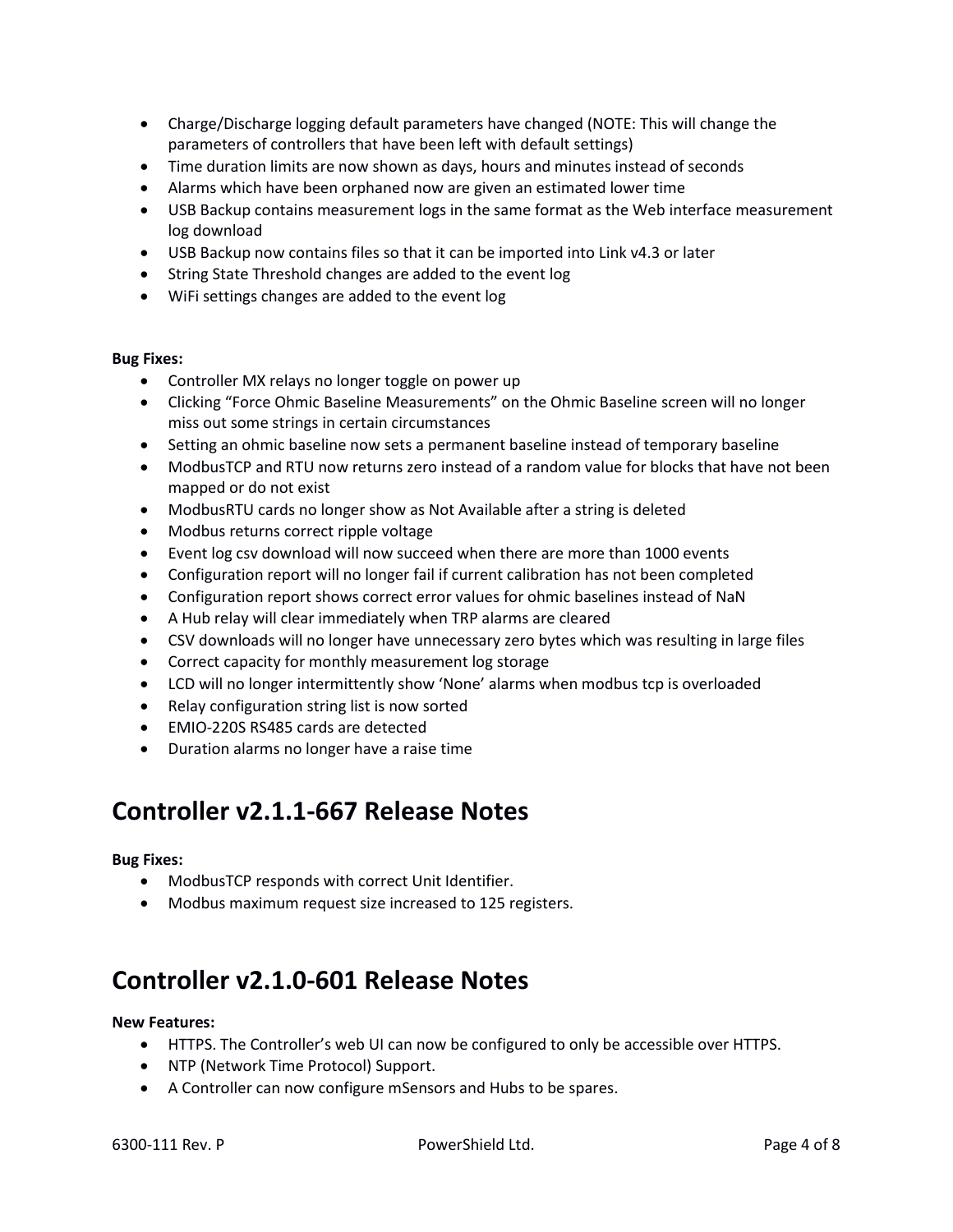### **Improvements:**

- Offline import for Link. Data is saved to the USB/SD Card when performing a USB backup.
- Changing a limit will no longer interrupt ohmic measurements.
- Service Port IP address now shows on the Controller LX LCD.

### **Bug Fixes:**

 Ohmic in progress banner will no longer disappear and reappear when a small string is having its ohmic measurements taken.

# **Controller v2.0.1-499 Release Notes**

### **New Features:**

• Support for new Controller MX

### **Improvements:**

- Small strings now have a delay between impedance measurements to allow them to cool down.
- Alarm search when configuring alerts has been improved.
- Sensor Replacement can now replace old hub models with new hub models.
- ModbusRTU speed of 9600 has been added.
- Service Port IP address is set to 169.254.30.1

#### **Bug Fixes:**

- Network settings subnet mask validation fixed for Internet Explorer.
- Device Comms Error alarms can now correctly be mapped to a relay for specific strings instead of always mapping to all strings.

# **Controller v1.3.2-371 Release Notes**

### **Improvements:**

Network > Modbus speed setting now offers baud rates 9600 and 28800.

### **Bug Fixes:**

Continuous and discharge log files will be written to after restoring a configuration template.

# **Controller v1.3.1-328 Release Notes**

#### **New Features:**

 String state timing can be used to avoid excessive string state changes when in an environment with current spikes.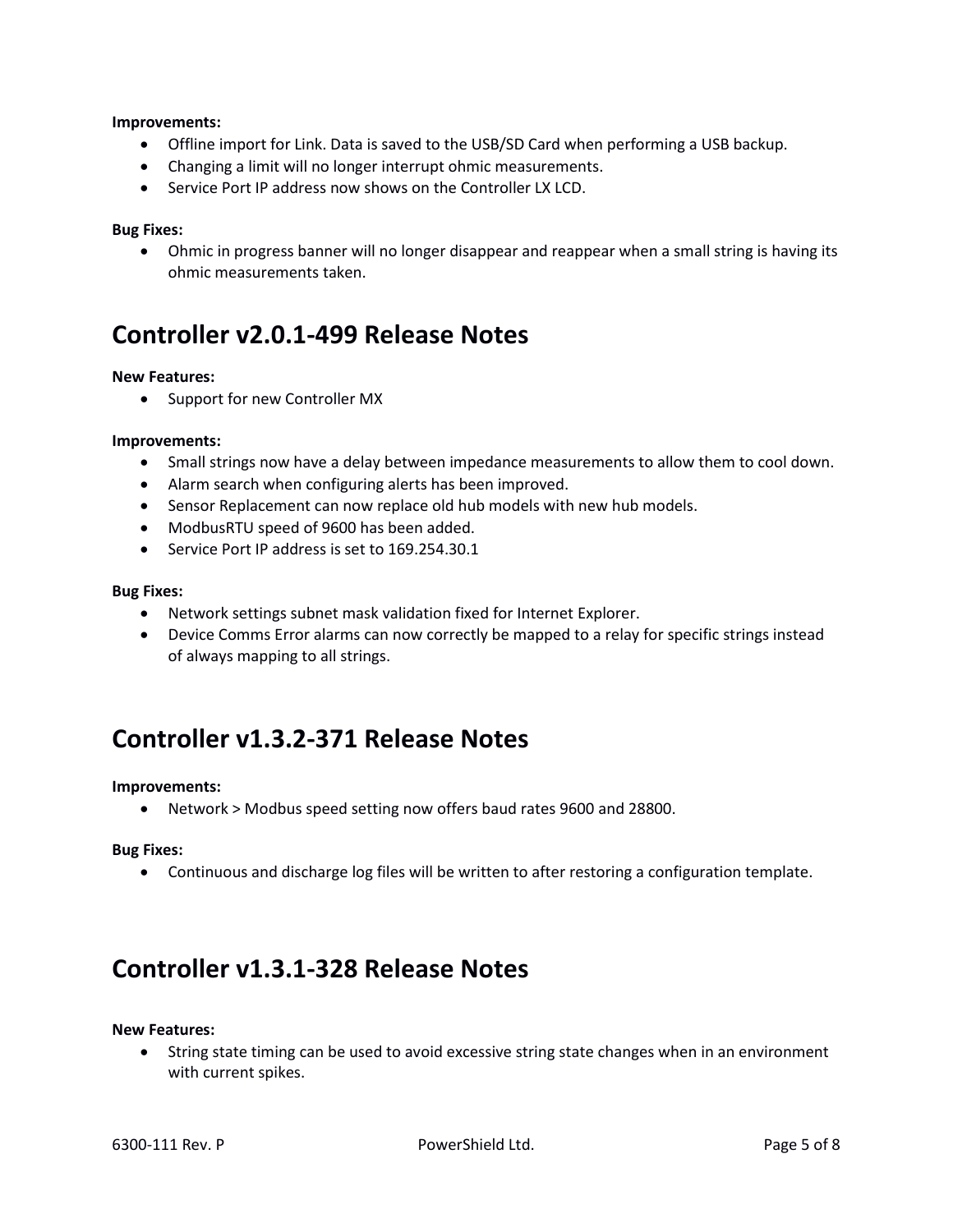- Backup Configuration Template. A template can be created to quickly deploy to other similar Controllers.
- The password for the Installer user can be changed.

### **Improvements:**

- Port 2 Modbus library change to improve port 2 communication robustness.
- Security improvements, closed Redis port and require key to SSH into Controller.
- String groups' names can be changed.
- Time zone database updated.
- Diagnostic download now includes more server logs.
- Backup and diagnostic download files are now encrypted.
- Backup now includes all measurement logs.
- LCD displays correct temperature units and ambient temperature values

### **Bug Fixes:**

- Ohmic Measurement Error alarm will no longer raise when ohmic readings are made on small strings.
- Daily log files no longer have a row from the next day in them.
- Ambient Median Temperature will no longer display as ERR on the overview screen when the string is configured to have no ambient temperature sensors.

# **Controller v1.2.0-265 Release Notes**

### **New Features:**

- Thermal Runaway Protection (TRP)
- Configuration Report
- Hysteresis for String State Thresholds

### **Improvements:**

- Improved defaults for String State Thresholds
- Improved defaults for limits: String Current, Block Temperature, Block Temperature Variation, Ohmic Rise, Ambient Temperature Variation, Ambient-Block Differential
- Network adapter MAC address shows in LAN network settings page
- Alarm History page now shows alarm times in region agnostic format
- Improved direction information popup on the CT calibration page
- Modbus settings speed and stop bits use choices are limited to valid values
- Measurement Logs page will function with up to 50,000 log files

# **Controller v1.1.2-181 Release Notes**

### **New Features:**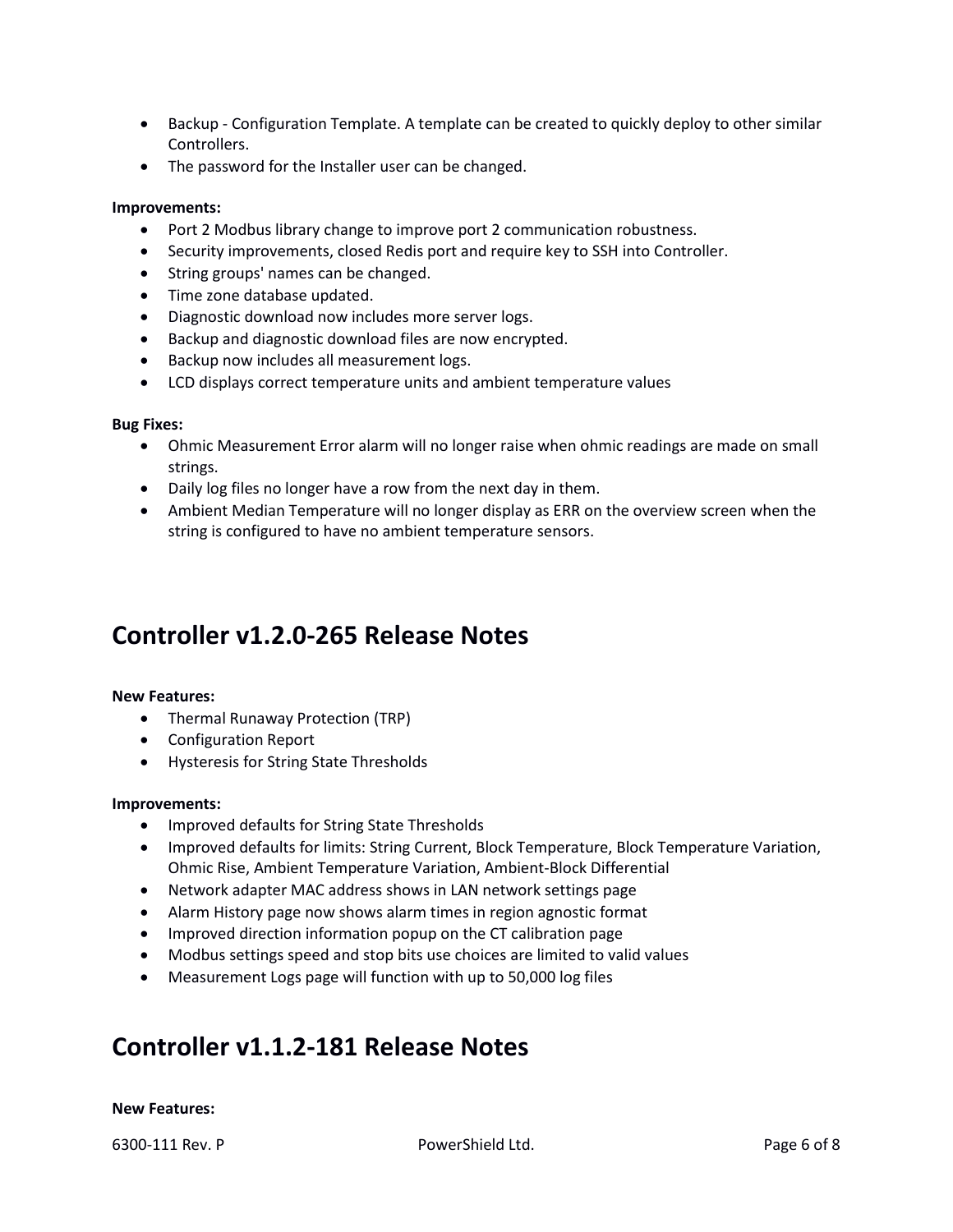Allow mapping of TRP Hubs

### **Improvements:**

• Better handling of Modbus errors

### **Bug Fixes:**

- Fix issues with LCD display of values
- Fix broken links in Upgrade page
- Replace instances of the text 'Powershield Controller' with 'Controller'

# **Controller v1.1.1-162 Release Notes**

### **New Features:**

• Include Modbus User Guide Rev C

### **Improvements:**

• Better Modbus TCP connection handling

#### **Bug Fixes:**

- Fix incorrect version number when software changed
- A factory reset will no longer turn unbranded mode off.
- Unbranded mode will no longer show the Powershield logo in the browser tab or bookmarks.
- String delete process has been improved to avoid system problems in rare circumstances.

# **Controller v1.1.0-149 Release Notes**

### **New features:**

- Sensor Replacement
- Recovery Mode
- SNMP Traps
- Unified Error Codes:
	- o Error codes are displayed instead of ERR now
	- o Error codes are consistent across different sensors

### **Improvements:**

- Ohmic Baselines: Outliers uses ticks instead of flags
- Mapping and Detect: Improved reliability in noisy environment, UI improvements (including legend)
- Measurements Page: System Alarms indicator
- Measurements Page: String Alarm counts
- Software Update: Improved UI
- Limits: Changing a limit will no longer stop in-progress ohmic jobs